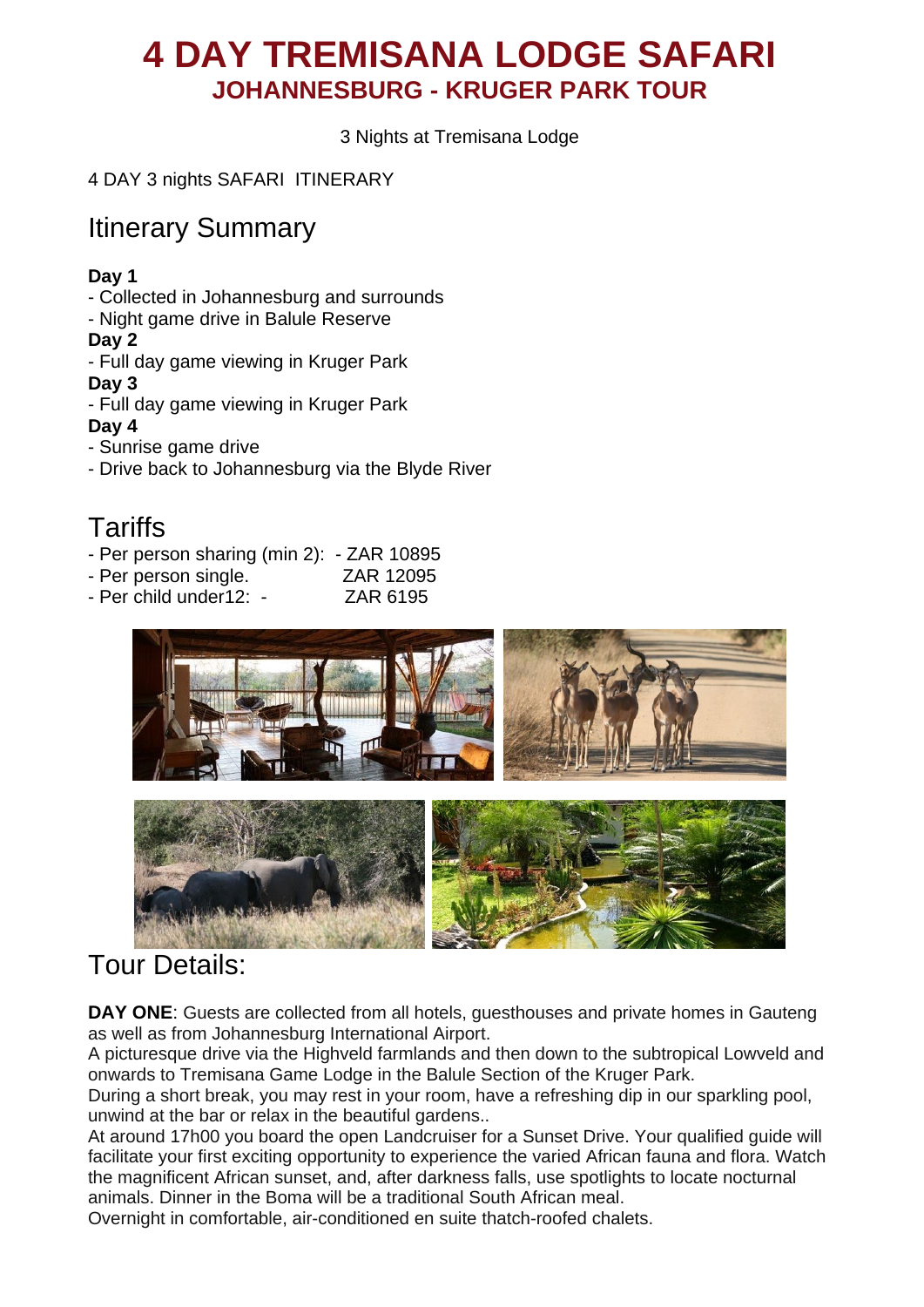

**DAY TWO**: Awaken at sunrise for an exhilarating day of unforgettable bush life. Drive to a remote part of the Balule Game Reserve, where you enjoy a 4h Bush Walk. Your experienced field guide will lead you through the bush. The thrill of following Africa's large animals until you can take a photo will remain with you forever. Adrenalin surges will be acute, notwithstanding the presence of your armed ranger. Return to Tremisana for brunch. At 14h00 we offer high tea. At 3pm you are taken on a sundowner drive. Dinner will be at Tremisana



**DAY THREE**: Drive to the Orpen Gate of Kruger, where we transfer to a custom-built opensided Gameviewer. The open vehicle allows for a total wildlife opportunity - you will not only have an amazing opportunity to view game, but also to listen to and smell the African bush and its denizens. The absence of windows and your elevated vantage position allow for excellent photographic opportunities. Your experienced guide will show you many animals and birds that frequent this wildlife paradise. We have regular stops at picnic spots, rest camps and places of interest. The Orpen-Satara-Nwanedzi regions have open plains and support large herds of zebra, giraffe and antelope that attract numerous predators. In fact, this zone has the highest concentration of lions in Africa!

**DAY FOUR**: Enjoy an early morning Sunrise Drive on Balule on the open Landcruiser. After a hearty breakfast, there is an opportunity to purchase some memorabilia from our shop and take your last photos of the luxuriant lush gardens at Tremisana. We then drive to the awesome Blyde River Canyon and view the Three Rondawels. We return to Gauteng in the late afternoon. Airport drop off by arrangement.

### INCLUDED IN THE PRICE:

Transfer in comfortable, air-conditioned vehicle 3 nights accommodation at Tremisana Lodge **Breakfasts Dinners** Sunset drive in open game viewer 1 Full day game drive in Kruger NP Sunrise drive